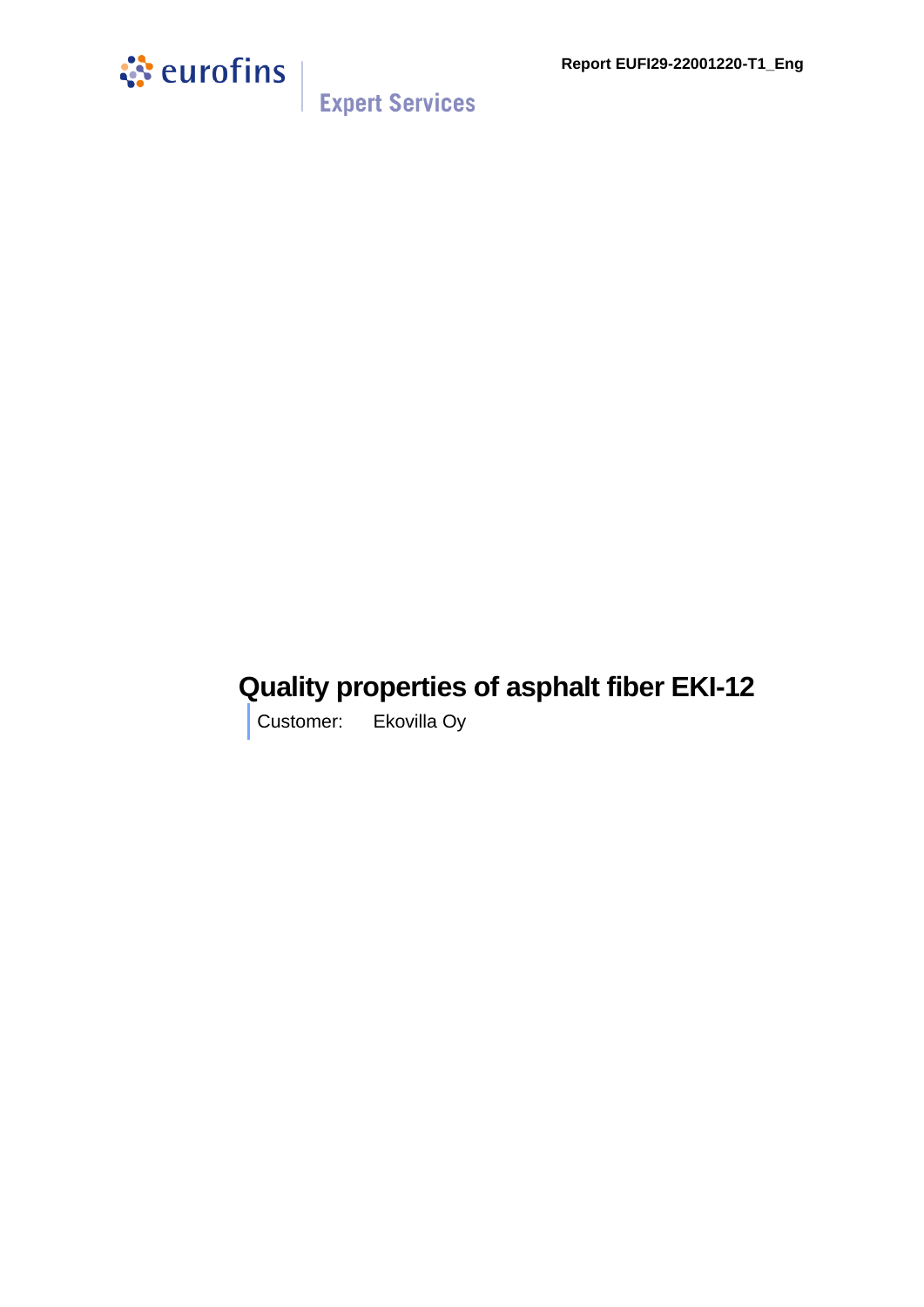1 (2)



**Expert Services** 

| <b>Customer</b>       | Ekovilla Oy<br>Pajatie 1<br>61410 Ylistaro                                                                                                                                                                                                                                                                                   |
|-----------------------|------------------------------------------------------------------------------------------------------------------------------------------------------------------------------------------------------------------------------------------------------------------------------------------------------------------------------|
| Order                 | referral 8.3.2022 Jyrki Torpisto                                                                                                                                                                                                                                                                                             |
| <b>Contact person</b> | <b>Eurofins Expert Services Oy</b><br>Teemu Pennanen tel. 040 0231670<br>Tekniikantie 4 B<br>02150 Espoo<br>TeemuPennanen@eurofins.fi                                                                                                                                                                                        |
| <b>Assignment</b>     | Determination of quality properties of cellulose fiber according to Asphalt<br>norm 2017                                                                                                                                                                                                                                     |
| <b>Specimen</b>       | A bag of cellulose fiber, approximately 8 kg. Specimen was received at the<br>Eurofins laboratory 11.3.2022. Specimen was packed in an air tight plastic bag.<br>Specimen id given by the customer: EKI-12.                                                                                                                  |
|                       | <b>Execution of assignment</b> The following tests were performed to the specimen; short-term heat resistance<br>PANK-3104, moisture content PANK-3103, bulk density PANK-3105,<br>homogeneousness PANK-3107, specific surface area (BET) PANK-2401, fiber<br>length distribution PANK-3106 and binding capability PANK 3101 |
|                       | Eurofins Expert Services Oy has subcontracted these tests:                                                                                                                                                                                                                                                                   |
|                       | Binding capability PANK-3101, Mitta Oy.<br>$\bullet$                                                                                                                                                                                                                                                                         |
|                       | Fiber length distribution PANK-3106, KCL Oy, Espoo.<br>$\bullet$                                                                                                                                                                                                                                                             |
|                       | Specific surface area (BET) PANK-2401, Oulu University, Kokkola                                                                                                                                                                                                                                                              |
| <b>Results</b>        | The results of moisture content and short-term heat resistance are shown in chart<br>1. According to Asphalt norms 2017 these are quality requirements.                                                                                                                                                                      |
|                       | The values for bulk density, fiber length distribution, homogeneousness and<br>specific surface area are shown in chart 2. According to Asphalt norms 2017<br>these are indicative. In addition, the result for binding capability is shown in the<br>chart.                                                                 |